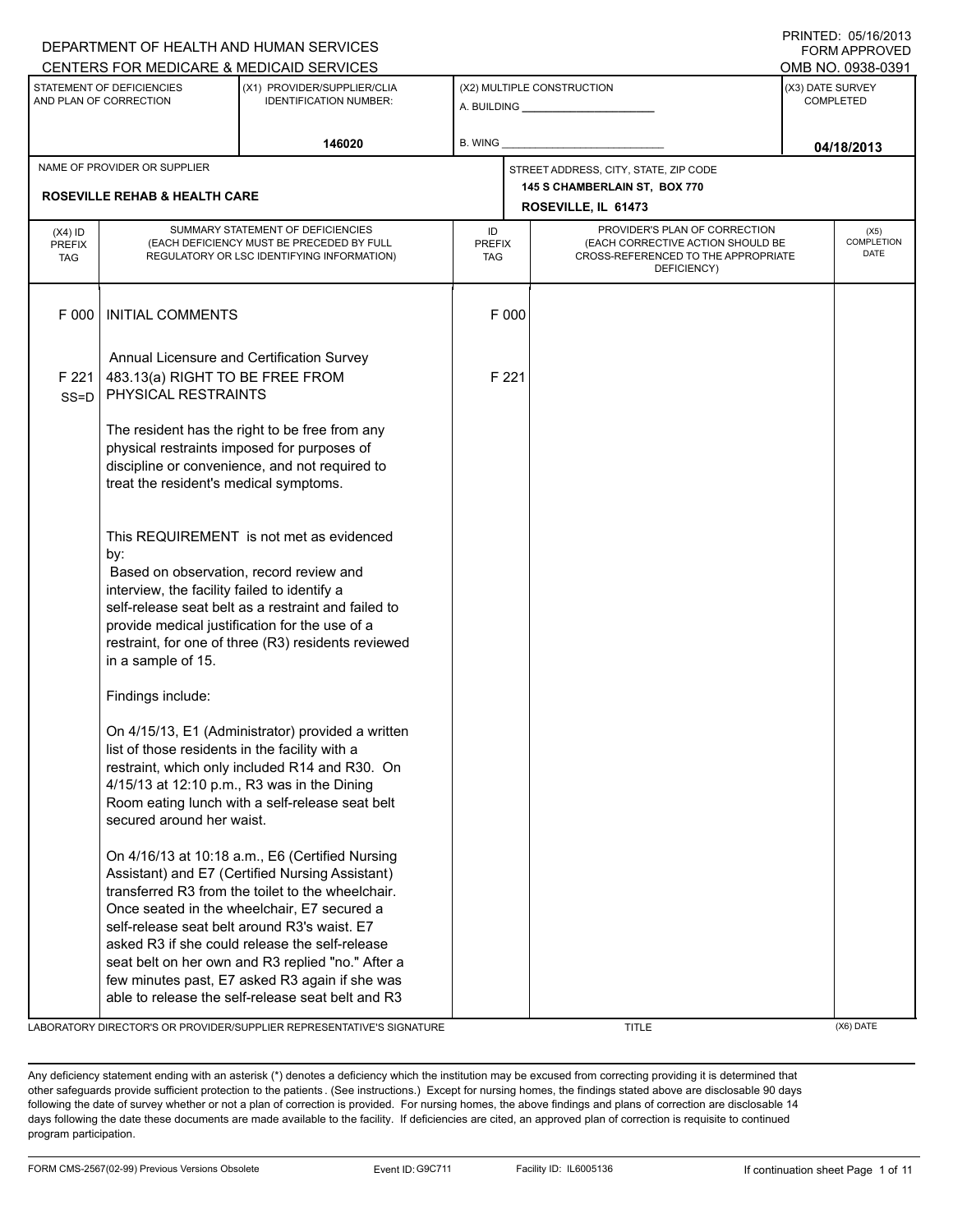|                                          |                                                                                                                                                                                                                                                                                                                                                            | DEPARTMENT OF HEALTH AND HUMAN SERVICES                                                                                                                                                                                                                                                                                                                                                                                                                                                                                                                                                                                                                                                                                                                                                                                                                                                                                                                                                                                                                                                                                                                                                                         |                            |       |                                                                                                                          |                               | טו ט∡ושו ו טא ניס∟ו אווי<br><b>FORM APPROVED</b> |
|------------------------------------------|------------------------------------------------------------------------------------------------------------------------------------------------------------------------------------------------------------------------------------------------------------------------------------------------------------------------------------------------------------|-----------------------------------------------------------------------------------------------------------------------------------------------------------------------------------------------------------------------------------------------------------------------------------------------------------------------------------------------------------------------------------------------------------------------------------------------------------------------------------------------------------------------------------------------------------------------------------------------------------------------------------------------------------------------------------------------------------------------------------------------------------------------------------------------------------------------------------------------------------------------------------------------------------------------------------------------------------------------------------------------------------------------------------------------------------------------------------------------------------------------------------------------------------------------------------------------------------------|----------------------------|-------|--------------------------------------------------------------------------------------------------------------------------|-------------------------------|--------------------------------------------------|
|                                          |                                                                                                                                                                                                                                                                                                                                                            | CENTERS FOR MEDICARE & MEDICAID SERVICES                                                                                                                                                                                                                                                                                                                                                                                                                                                                                                                                                                                                                                                                                                                                                                                                                                                                                                                                                                                                                                                                                                                                                                        |                            |       |                                                                                                                          |                               | OMB NO. 0938-0391                                |
|                                          | STATEMENT OF DEFICIENCIES<br>AND PLAN OF CORRECTION                                                                                                                                                                                                                                                                                                        | (X1) PROVIDER/SUPPLIER/CLIA<br><b>IDENTIFICATION NUMBER:</b>                                                                                                                                                                                                                                                                                                                                                                                                                                                                                                                                                                                                                                                                                                                                                                                                                                                                                                                                                                                                                                                                                                                                                    |                            |       | (X2) MULTIPLE CONSTRUCTION<br>A. BUILDING A. BUILDING                                                                    | (X3) DATE SURVEY<br>COMPLETED |                                                  |
|                                          |                                                                                                                                                                                                                                                                                                                                                            | 146020                                                                                                                                                                                                                                                                                                                                                                                                                                                                                                                                                                                                                                                                                                                                                                                                                                                                                                                                                                                                                                                                                                                                                                                                          | B. WING                    |       |                                                                                                                          |                               | 04/18/2013                                       |
|                                          | NAME OF PROVIDER OR SUPPLIER                                                                                                                                                                                                                                                                                                                               |                                                                                                                                                                                                                                                                                                                                                                                                                                                                                                                                                                                                                                                                                                                                                                                                                                                                                                                                                                                                                                                                                                                                                                                                                 |                            |       | STREET ADDRESS, CITY, STATE, ZIP CODE                                                                                    |                               |                                                  |
|                                          | <b>ROSEVILLE REHAB &amp; HEALTH CARE</b>                                                                                                                                                                                                                                                                                                                   |                                                                                                                                                                                                                                                                                                                                                                                                                                                                                                                                                                                                                                                                                                                                                                                                                                                                                                                                                                                                                                                                                                                                                                                                                 |                            |       | 145 S CHAMBERLAIN ST, BOX 770<br>ROSEVILLE, IL 61473                                                                     |                               |                                                  |
| $(X4)$ ID<br><b>PREFIX</b><br><b>TAG</b> |                                                                                                                                                                                                                                                                                                                                                            | SUMMARY STATEMENT OF DEFICIENCIES<br>(EACH DEFICIENCY MUST BE PRECEDED BY FULL<br>REGULATORY OR LSC IDENTIFYING INFORMATION)                                                                                                                                                                                                                                                                                                                                                                                                                                                                                                                                                                                                                                                                                                                                                                                                                                                                                                                                                                                                                                                                                    | ID<br><b>PREFIX</b><br>TAG |       | PROVIDER'S PLAN OF CORRECTION<br>(EACH CORRECTIVE ACTION SHOULD BE<br>CROSS-REFERENCED TO THE APPROPRIATE<br>DEFICIENCY) |                               | (X5)<br>COMPLETION<br>DATE                       |
| F 221                                    | Continued From page 1<br>again responded, "no."<br>the meal service.<br>A Physician's Order Sheet, dated 4/01/13,<br>Elimination Assessment, dated 3/17/13,<br>documents "Describe Behavioral/Medical<br>Symptoms and Risks/Benefits related to<br>Husband." A Physical Restraint/Enabler<br>not have a restraint.<br>medical symptoms or as a therapeutic | On 4/16/13 at 12:55 p.m. and on 4/17/13 at 12:25<br>p.m., R3 was observed sitting at the lunch table<br>with the self-release seat belt secured throughout<br>documents R3 has the current diagnoses of<br>Anxiety, Dementia and Unspecified Psychosis. A<br>Plan of Care, dated 11/16/12 identifies R3 as<br>being at risk for falls and requires "monitoring" to<br>"reduce potential self injury. A Physical Restraint<br>continued need for physical restraint: Resident<br>(R3) becomes anxious (at times) - (with) exit<br>seeking behaviors looking for her deceased<br>Assessment, dated 1/21/13, documents under<br>Medical Symptoms related to the restraint use,<br>"Dementia (with) Hallucinations" and "Combative<br>(with) agitation (at times)" and does not document<br>that R3 is capable of releasing the self-release<br>belt independently. The Minimum Data Sets,<br>dated 1/14/13 and 11/09/12, document R3 does<br>The facility Policy and Procedure, titled "Physical<br>Restraint Policy", documents the facility is to<br>"allow residents to be free of physical restraints<br>which are not required to treat the resident's<br>intervention. Physical restraints shall not be used |                            | F 221 |                                                                                                                          |                               |                                                  |
|                                          |                                                                                                                                                                                                                                                                                                                                                            | for the purpose of discipline or convenience." The<br>"Physical Restraint Policy" further documents,<br>"Physical restraints is any manual method or                                                                                                                                                                                                                                                                                                                                                                                                                                                                                                                                                                                                                                                                                                                                                                                                                                                                                                                                                                                                                                                            |                            |       |                                                                                                                          |                               |                                                  |

FORM CMS-2567(02-99) Previous Versions Obsolete Event ID:G9C711 Facility ID: IL6005136 If continuation sheet Page 2 of 11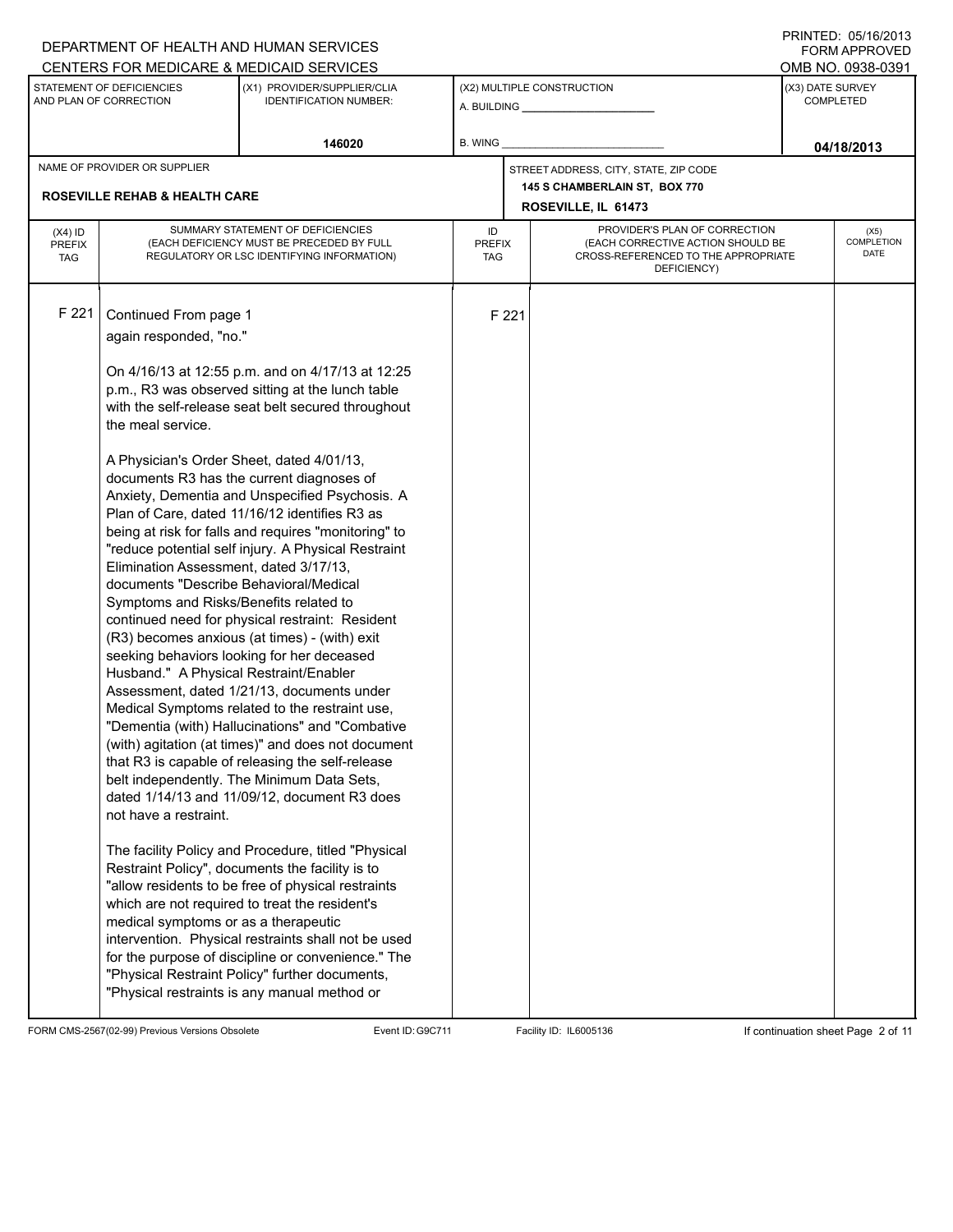|                                          |                                                                                                                                                                                                                                                                                                                                                                             | DEPARTMENT OF HEALTH AND HUMAN SERVICES<br>CENTERS FOR MEDICARE & MEDICAID SERVICES                                                                                                                                                                                                                                                                                                                                                                                                                                                                                                                                                                                                                                                                                                                                                                                                                                                                                                                                                                                                                                                                                                                                                                |                            |                |                                                                                                                          |                                      | טו ט∡וט ו עס . ש∟וי וו<br><b>FORM APPROVED</b><br>OMB NO. 0938-0391 |  |
|------------------------------------------|-----------------------------------------------------------------------------------------------------------------------------------------------------------------------------------------------------------------------------------------------------------------------------------------------------------------------------------------------------------------------------|----------------------------------------------------------------------------------------------------------------------------------------------------------------------------------------------------------------------------------------------------------------------------------------------------------------------------------------------------------------------------------------------------------------------------------------------------------------------------------------------------------------------------------------------------------------------------------------------------------------------------------------------------------------------------------------------------------------------------------------------------------------------------------------------------------------------------------------------------------------------------------------------------------------------------------------------------------------------------------------------------------------------------------------------------------------------------------------------------------------------------------------------------------------------------------------------------------------------------------------------------|----------------------------|----------------|--------------------------------------------------------------------------------------------------------------------------|--------------------------------------|---------------------------------------------------------------------|--|
|                                          | STATEMENT OF DEFICIENCIES<br>AND PLAN OF CORRECTION                                                                                                                                                                                                                                                                                                                         | (X1) PROVIDER/SUPPLIER/CLIA<br><b>IDENTIFICATION NUMBER:</b>                                                                                                                                                                                                                                                                                                                                                                                                                                                                                                                                                                                                                                                                                                                                                                                                                                                                                                                                                                                                                                                                                                                                                                                       |                            |                | (X2) MULTIPLE CONSTRUCTION                                                                                               | (X3) DATE SURVEY<br><b>COMPLETED</b> |                                                                     |  |
|                                          |                                                                                                                                                                                                                                                                                                                                                                             | 146020                                                                                                                                                                                                                                                                                                                                                                                                                                                                                                                                                                                                                                                                                                                                                                                                                                                                                                                                                                                                                                                                                                                                                                                                                                             | B. WING                    |                |                                                                                                                          |                                      | 04/18/2013                                                          |  |
|                                          | NAME OF PROVIDER OR SUPPLIER                                                                                                                                                                                                                                                                                                                                                |                                                                                                                                                                                                                                                                                                                                                                                                                                                                                                                                                                                                                                                                                                                                                                                                                                                                                                                                                                                                                                                                                                                                                                                                                                                    |                            |                | STREET ADDRESS, CITY, STATE, ZIP CODE                                                                                    |                                      |                                                                     |  |
|                                          | <b>ROSEVILLE REHAB &amp; HEALTH CARE</b>                                                                                                                                                                                                                                                                                                                                    |                                                                                                                                                                                                                                                                                                                                                                                                                                                                                                                                                                                                                                                                                                                                                                                                                                                                                                                                                                                                                                                                                                                                                                                                                                                    |                            |                | 145 S CHAMBERLAIN ST, BOX 770<br>ROSEVILLE, IL 61473                                                                     |                                      |                                                                     |  |
| $(X4)$ ID<br><b>PREFIX</b><br><b>TAG</b> |                                                                                                                                                                                                                                                                                                                                                                             | SUMMARY STATEMENT OF DEFICIENCIES<br>(EACH DEFICIENCY MUST BE PRECEDED BY FULL<br>REGULATORY OR LSC IDENTIFYING INFORMATION)                                                                                                                                                                                                                                                                                                                                                                                                                                                                                                                                                                                                                                                                                                                                                                                                                                                                                                                                                                                                                                                                                                                       | ID<br><b>PREFIX</b><br>TAG |                | PROVIDER'S PLAN OF CORRECTION<br>(EACH CORRECTIVE ACTION SHOULD BE<br>CROSS-REFERENCED TO THE APPROPRIATE<br>DEFICIENCY) |                                      | (X5)<br><b>COMPLETION</b><br>DATE                                   |  |
| F 221<br>F314<br>$SS = G$                | Continued From page 2<br>physical or mechanical device, material, or<br>restraints, soft waist restraints"<br>self-release seat belt is not considered a<br>R3 was unable to release the seat belt on<br>demand.<br>483.25(c) TREATMENT/SVCS TO<br>PREVENT/HEAL PRESSURE SORES<br>prevent new sores from developing.<br>by:<br>interview the facility failed to monitor and | equipment attached or adjacent to the resident's<br>body, which the individual cannot remove easily<br>and which restricts freedom of movement or<br>normal access to one's body. They include, but<br>are not limited to: bed rails, self-release waist<br>On 4/17/13 at 10:00 a.m., E3 (Licensed Practical<br>Nurse/Restraint Assessments) stated that R3's<br>restraint, as R3 "can release it" by herself and<br>that R3 has utilized the self-release seat belt for<br>"quite some time." E3 stated R3 has experienced<br>a recent decline and indicated that could be why<br>Based on the comprehensive assessment of a<br>resident, the facility must ensure that a resident<br>who enters the facility without pressure sores<br>does not develop pressure sores unless the<br>individual's clinical condition demonstrates that<br>they were unavoidable; and a resident having<br>pressure sores receives necessary treatment and<br>services to promote healing, prevent infection and<br>This REQUIREMENT is not met as evidenced<br>Based on observation, record review, and<br>implement pressure relieving methods and skin<br>checks to help heal and prevent the development<br>of a new pressure ulcer for one of four residents |                            | F 221<br>F 314 |                                                                                                                          |                                      |                                                                     |  |

FORM CMS-2567(02-99) Previous Versions Obsolete Event ID:G9C711 Facility ID: IL6005136 If continuation sheet Page 3 of 11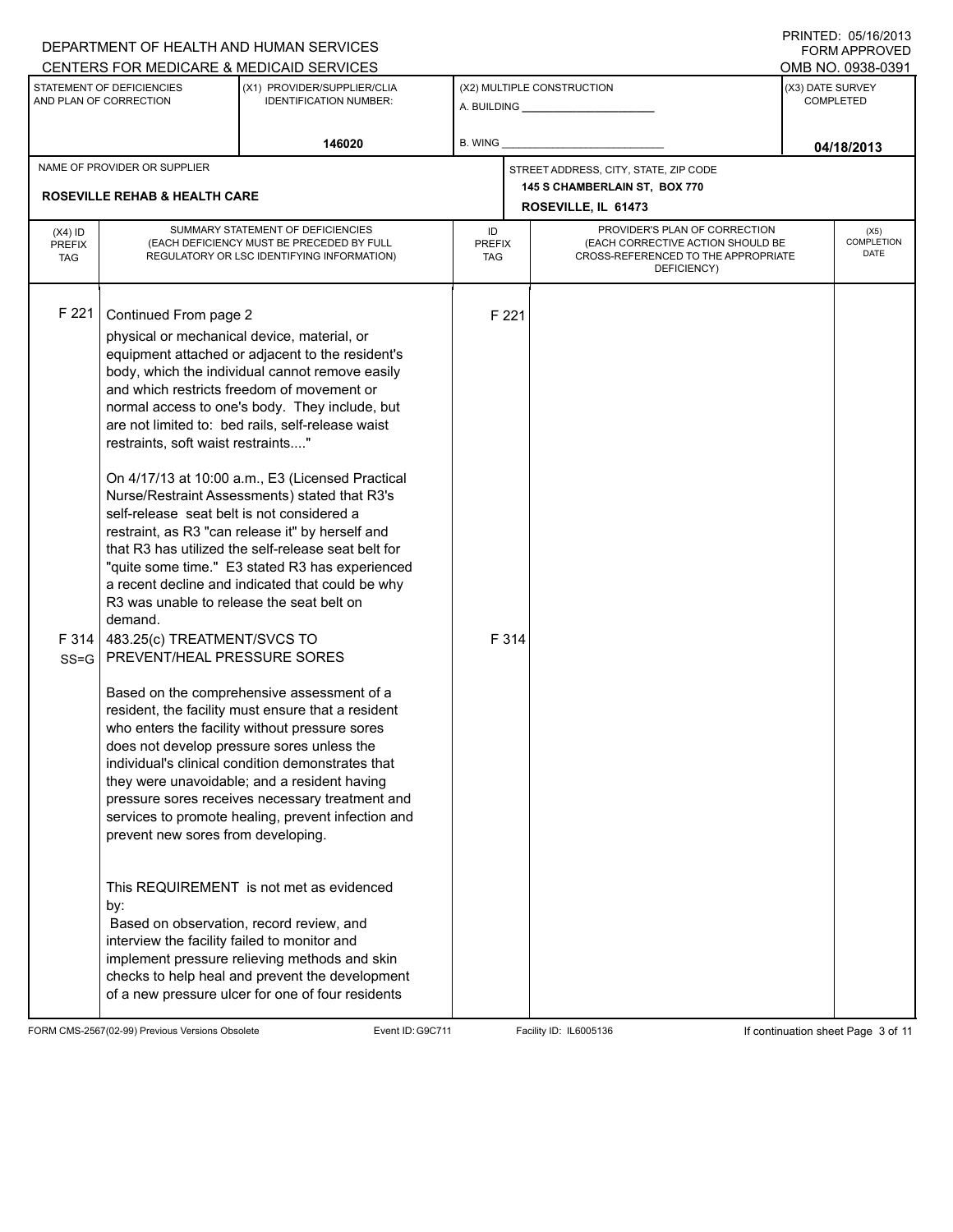| DEPARTMENT OF HEALTH AND HUMAN SERVICES                                                                                                                                                                                                                                                                                                                                                                                                                                                                                                                                                                                                                                                                                                                                                                                                                                                                                                                                                                                                                                                                                                                                                                                                                                                                                                                                                                                                                                                                             |                                                                                       |                                      |                                                                                                                                                                              | טו ט∡ושו ו טאי נש∟ו זו<br>FORM APPROVED                                                                                        |  |
|---------------------------------------------------------------------------------------------------------------------------------------------------------------------------------------------------------------------------------------------------------------------------------------------------------------------------------------------------------------------------------------------------------------------------------------------------------------------------------------------------------------------------------------------------------------------------------------------------------------------------------------------------------------------------------------------------------------------------------------------------------------------------------------------------------------------------------------------------------------------------------------------------------------------------------------------------------------------------------------------------------------------------------------------------------------------------------------------------------------------------------------------------------------------------------------------------------------------------------------------------------------------------------------------------------------------------------------------------------------------------------------------------------------------------------------------------------------------------------------------------------------------|---------------------------------------------------------------------------------------|--------------------------------------|------------------------------------------------------------------------------------------------------------------------------------------------------------------------------|--------------------------------------------------------------------------------------------------------------------------------|--|
| (X1) PROVIDER/SUPPLIER/CLIA<br><b>IDENTIFICATION NUMBER:</b>                                                                                                                                                                                                                                                                                                                                                                                                                                                                                                                                                                                                                                                                                                                                                                                                                                                                                                                                                                                                                                                                                                                                                                                                                                                                                                                                                                                                                                                        |                                                                                       |                                      | (X3) DATE SURVEY<br><b>COMPLETED</b>                                                                                                                                         |                                                                                                                                |  |
| 146020                                                                                                                                                                                                                                                                                                                                                                                                                                                                                                                                                                                                                                                                                                                                                                                                                                                                                                                                                                                                                                                                                                                                                                                                                                                                                                                                                                                                                                                                                                              | B. WING                                                                               |                                      |                                                                                                                                                                              | 04/18/2013                                                                                                                     |  |
| <b>ROSEVILLE REHAB &amp; HEALTH CARE</b>                                                                                                                                                                                                                                                                                                                                                                                                                                                                                                                                                                                                                                                                                                                                                                                                                                                                                                                                                                                                                                                                                                                                                                                                                                                                                                                                                                                                                                                                            |                                                                                       |                                      |                                                                                                                                                                              |                                                                                                                                |  |
| SUMMARY STATEMENT OF DEFICIENCIES<br>(EACH DEFICIENCY MUST BE PRECEDED BY FULL<br>REGULATORY OR LSC IDENTIFYING INFORMATION)                                                                                                                                                                                                                                                                                                                                                                                                                                                                                                                                                                                                                                                                                                                                                                                                                                                                                                                                                                                                                                                                                                                                                                                                                                                                                                                                                                                        | ID                                                                                    |                                      | (X5)<br><b>COMPLETION</b><br>DATE                                                                                                                                            |                                                                                                                                |  |
| Continued From page 3<br>(R13) reviewed for pressure ulcers in the sample<br>of fifteen. This failure resulted in R13 developing<br>an infected stage three pressure ulcer to the left<br>R13's pressure ulcer care plan dated 4-14-13,<br>documents interventions of daily skin checks with<br>documentation, a heel protector to R13's right<br>foot, and a boot to R13's left foot at night. R13's<br>quarterly Braden Scales done on 5-1-12, 7-30-12,<br>9-10-12, 12-10-12 and 3-11-13 document R13 is<br>a high risk for the development of pressure<br>ulcers. R13's treatment orders from July 2012<br>through April 2013 document R13 did not have<br>daily skin checks initiated until 2-23-13.<br>On 4-16-13 from 10:05 a.m. to 10:55 a.m., R13<br>was on her right side, in bed, with her bare right<br>foot on the bed. R13's right foot was not elevated<br>off of the bed and did not have a heel<br>protector/boot on it. On 4-16-13 at 10:05 a.m.,<br>R13's left foot ulcer measured 1.5 cm<br>(Centimeters) by 1.6 cm by 0.5 cm and had a<br>small amount of blood tinged drainage. R13's<br>skin surrounding the left foot ulcer was slightly<br>R13's wound tracking from 3-20-13 to 4-9-13,<br>documents R13 had a facility acquired stage<br>three pressure ulcer on 3-20-13 to the left foot,<br>measuring 2.5 cm by 2 cm by 0.4 cm, with a<br>heavy amount of odorous drainage. A wound<br>culture report collected 3-21-13 of R13's left foot<br>wound, documents the wound to have proteus |                                                                                       |                                      |                                                                                                                                                                              |                                                                                                                                |  |
|                                                                                                                                                                                                                                                                                                                                                                                                                                                                                                                                                                                                                                                                                                                                                                                                                                                                                                                                                                                                                                                                                                                                                                                                                                                                                                                                                                                                                                                                                                                     | CENTERS FOR MEDICARE & MEDICAID SERVICES<br>mirabilis (an infectious organism). R13's | <b>PREFIX</b><br><b>TAG</b><br>F 314 | (X2) MULTIPLE CONSTRUCTION<br>A. BUILDING <b>A. BUILDING</b><br>STREET ADDRESS, CITY, STATE, ZIP CODE<br>145 S CHAMBERLAIN ST, BOX 770<br>ROSEVILLE, IL 61473<br>DEFICIENCY) | OMB NO. 0938-0391<br>PROVIDER'S PLAN OF CORRECTION<br>(EACH CORRECTIVE ACTION SHOULD BE<br>CROSS-REFERENCED TO THE APPROPRIATE |  |

FORM CMS-2567(02-99) Previous Versions Obsolete Event ID:G9C711 Facility ID: IL6005136 If continuation sheet Page 4 of 11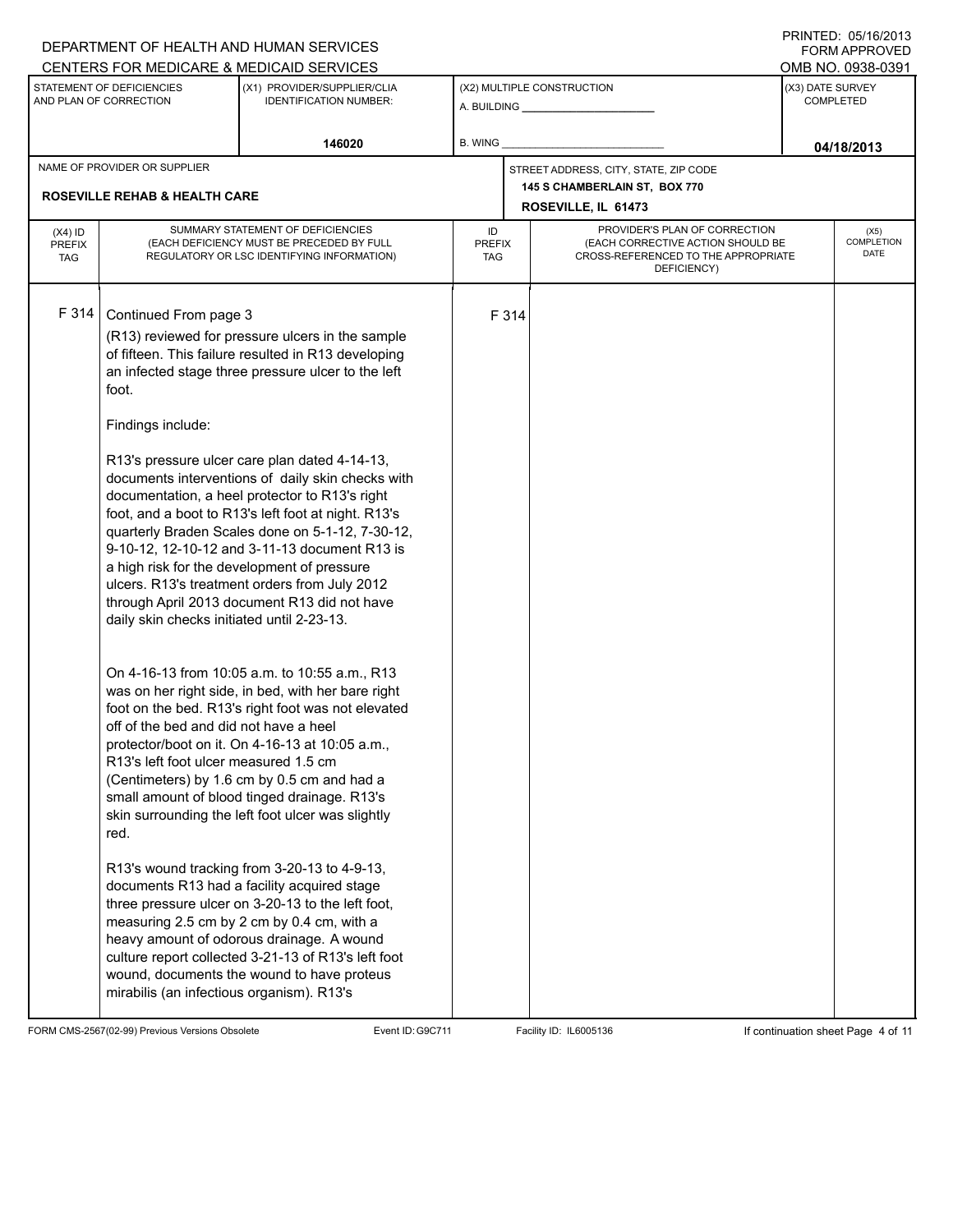|                                          |                                                                                                                                                                                                                                                                            | DEPARTMENT OF HEALTH AND HUMAN SERVICES<br>CENTERS FOR MEDICARE & MEDICAID SERVICES                                                                                                                                                                                                                                                                                                                                                                                                                                                                                                                                                                                                                                                                                                                                                                                                                                                                                                                                                                                                                                                                                                                                                                                                                                                                                                          |         |                                                                                                                                                         |                                                                        |                               | 11111 L D. 00/10/2010<br><b>FORM APPROVED</b><br>OMB NO. 0938-0391 |
|------------------------------------------|----------------------------------------------------------------------------------------------------------------------------------------------------------------------------------------------------------------------------------------------------------------------------|----------------------------------------------------------------------------------------------------------------------------------------------------------------------------------------------------------------------------------------------------------------------------------------------------------------------------------------------------------------------------------------------------------------------------------------------------------------------------------------------------------------------------------------------------------------------------------------------------------------------------------------------------------------------------------------------------------------------------------------------------------------------------------------------------------------------------------------------------------------------------------------------------------------------------------------------------------------------------------------------------------------------------------------------------------------------------------------------------------------------------------------------------------------------------------------------------------------------------------------------------------------------------------------------------------------------------------------------------------------------------------------------|---------|---------------------------------------------------------------------------------------------------------------------------------------------------------|------------------------------------------------------------------------|-------------------------------|--------------------------------------------------------------------|
|                                          | STATEMENT OF DEFICIENCIES<br>AND PLAN OF CORRECTION                                                                                                                                                                                                                        | (X1) PROVIDER/SUPPLIER/CLIA<br><b>IDENTIFICATION NUMBER:</b>                                                                                                                                                                                                                                                                                                                                                                                                                                                                                                                                                                                                                                                                                                                                                                                                                                                                                                                                                                                                                                                                                                                                                                                                                                                                                                                                 |         |                                                                                                                                                         | (X2) MULTIPLE CONSTRUCTION                                             | (X3) DATE SURVEY<br>COMPLETED |                                                                    |
|                                          |                                                                                                                                                                                                                                                                            | 146020                                                                                                                                                                                                                                                                                                                                                                                                                                                                                                                                                                                                                                                                                                                                                                                                                                                                                                                                                                                                                                                                                                                                                                                                                                                                                                                                                                                       | B. WING |                                                                                                                                                         |                                                                        |                               | 04/18/2013                                                         |
|                                          | NAME OF PROVIDER OR SUPPLIER                                                                                                                                                                                                                                               |                                                                                                                                                                                                                                                                                                                                                                                                                                                                                                                                                                                                                                                                                                                                                                                                                                                                                                                                                                                                                                                                                                                                                                                                                                                                                                                                                                                              |         |                                                                                                                                                         | STREET ADDRESS, CITY, STATE, ZIP CODE<br>145 S CHAMBERLAIN ST, BOX 770 |                               |                                                                    |
|                                          | <b>ROSEVILLE REHAB &amp; HEALTH CARE</b>                                                                                                                                                                                                                                   |                                                                                                                                                                                                                                                                                                                                                                                                                                                                                                                                                                                                                                                                                                                                                                                                                                                                                                                                                                                                                                                                                                                                                                                                                                                                                                                                                                                              |         |                                                                                                                                                         | ROSEVILLE, IL 61473                                                    |                               |                                                                    |
| $(X4)$ ID<br><b>PREFIX</b><br><b>TAG</b> |                                                                                                                                                                                                                                                                            | SUMMARY STATEMENT OF DEFICIENCIES<br>(EACH DEFICIENCY MUST BE PRECEDED BY FULL<br>REGULATORY OR LSC IDENTIFYING INFORMATION)                                                                                                                                                                                                                                                                                                                                                                                                                                                                                                                                                                                                                                                                                                                                                                                                                                                                                                                                                                                                                                                                                                                                                                                                                                                                 | ID      | PROVIDER'S PLAN OF CORRECTION<br>(EACH CORRECTIVE ACTION SHOULD BE<br><b>PREFIX</b><br>CROSS-REFERENCED TO THE APPROPRIATE<br><b>TAG</b><br>DEFICIENCY) |                                                                        |                               | (X5)<br>COMPLETION<br>DATE                                         |
| F 314                                    | Continued From page 4<br>R13 had an unstageable facility acquired<br>$12 - 3 - 12$ .<br>The Facility's Pressure Sore Prevention<br>resident is identified as a high risk for skin<br>may be used to protect heels.<br>her (R13) left foot rubbed wrong."<br>to that foot." | Physician Order Sheet dated 3-25-13, documents<br>an antibiotic was ordered, for two weeks, to treat<br>R13's left foot wound infection. R13's wound<br>record dated 11-3-12 through 12-3-12 documents<br>pressure ulcer to the right foot that was healed on<br>Guidelines dated 4/2006 documents that if a<br>breakdown, as determined by the Braden Scale,<br>daily skin checks should be implemented. The<br>Facility's Preventative Skin Care Policy dated<br>10/2006, documents pillows and or bath blankets<br>should be used to slightly elevate pressure areas<br>off of the mattress and pressure relieving devices<br>On 4-16-13 at 10:30 a.m., E3 (Licensed Practical<br>Nurse/Wound Nurse) stated R13's stage three<br>wound to the left foot was identified on 3-20-12.<br>E3 states, "When the wound to the left foot was<br>discovered it was already a stage three, very<br>stinky, and red." E3 states, "I don't know why it<br>wasn't found until it was already a stage three and<br>I don't think the staff elevated the left foot enough<br>to keep pressure off of it." E3 also states, "I think<br>the heel protector was not placed properly and<br>On 4-16-13 at 10:55 a.m., E3 states, "they (the<br>staff) should of had a boot on her (R13) right foot<br>to keep her foot off of the bed and avoid pressure<br>On 4-16-13 at 2:40 p.m., E2 states, "I know her |         | F 314                                                                                                                                                   |                                                                        |                               |                                                                    |

FORM CMS-2567(02-99) Previous Versions Obsolete Event ID:G9C711 Facility ID: IL6005136 If continuation sheet Page 5 of 11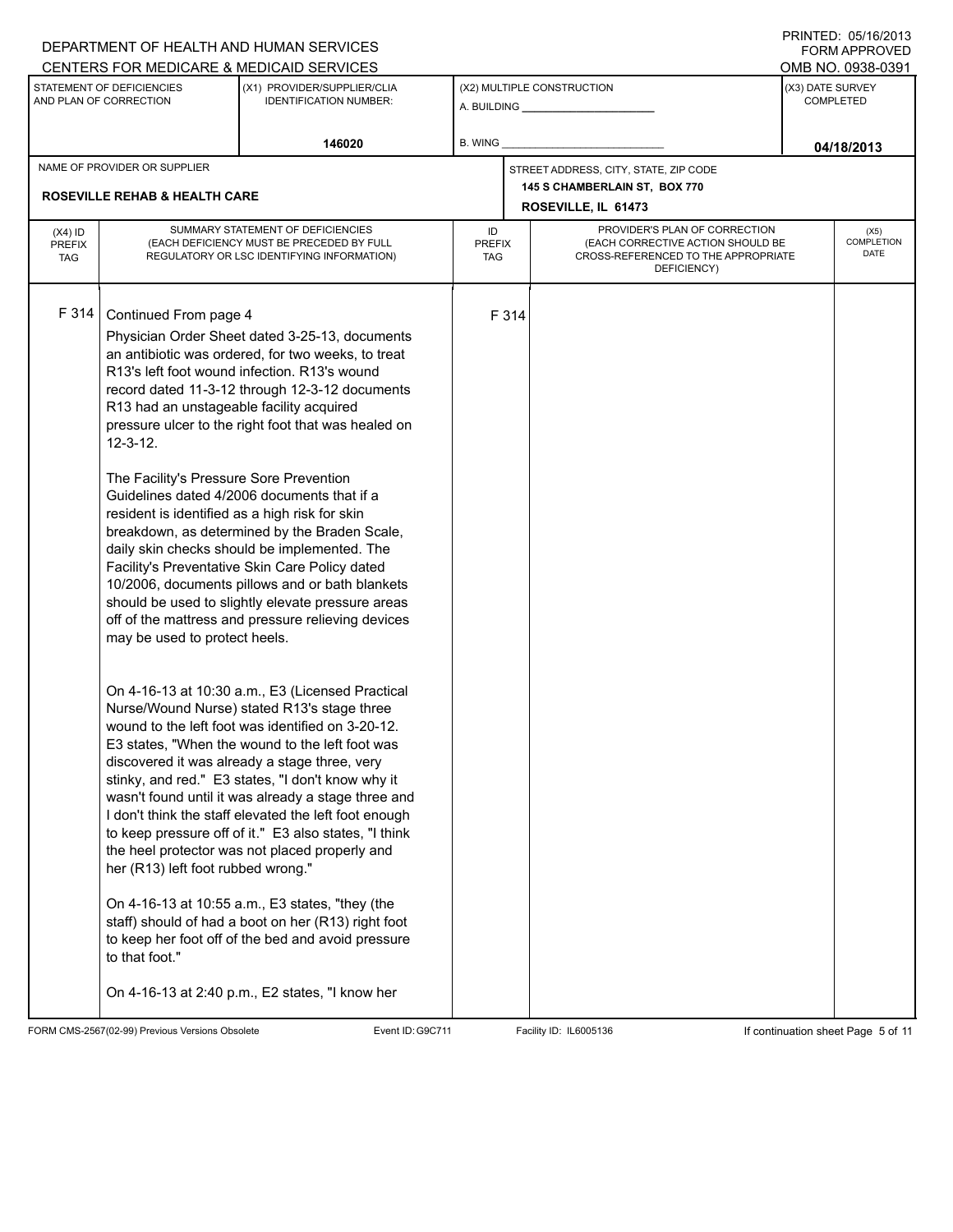|                                          |                                                                                                                                                                                                                                                                    | DEPARTMENT OF HEALTH AND HUMAN SERVICES<br>CENTERS FOR MEDICARE & MEDICAID SERVICES                                                                                                                                                                                                                                                                                                                                                                                                                                                                                                                                                                                                                                         |         |                                                                                                                                                         |                                                                                               |                  | <b>FORM APPROVED</b><br>OMB NO. 0938-0391 |
|------------------------------------------|--------------------------------------------------------------------------------------------------------------------------------------------------------------------------------------------------------------------------------------------------------------------|-----------------------------------------------------------------------------------------------------------------------------------------------------------------------------------------------------------------------------------------------------------------------------------------------------------------------------------------------------------------------------------------------------------------------------------------------------------------------------------------------------------------------------------------------------------------------------------------------------------------------------------------------------------------------------------------------------------------------------|---------|---------------------------------------------------------------------------------------------------------------------------------------------------------|-----------------------------------------------------------------------------------------------|------------------|-------------------------------------------|
|                                          | STATEMENT OF DEFICIENCIES<br>AND PLAN OF CORRECTION                                                                                                                                                                                                                | (X1) PROVIDER/SUPPLIER/CLIA<br><b>IDENTIFICATION NUMBER:</b>                                                                                                                                                                                                                                                                                                                                                                                                                                                                                                                                                                                                                                                                |         |                                                                                                                                                         | (X2) MULTIPLE CONSTRUCTION                                                                    | (X3) DATE SURVEY | COMPLETED                                 |
|                                          |                                                                                                                                                                                                                                                                    | 146020                                                                                                                                                                                                                                                                                                                                                                                                                                                                                                                                                                                                                                                                                                                      | B. WING |                                                                                                                                                         |                                                                                               |                  | 04/18/2013                                |
|                                          | NAME OF PROVIDER OR SUPPLIER<br><b>ROSEVILLE REHAB &amp; HEALTH CARE</b>                                                                                                                                                                                           |                                                                                                                                                                                                                                                                                                                                                                                                                                                                                                                                                                                                                                                                                                                             |         |                                                                                                                                                         | STREET ADDRESS, CITY, STATE, ZIP CODE<br>145 S CHAMBERLAIN ST, BOX 770<br>ROSEVILLE, IL 61473 |                  |                                           |
| $(X4)$ ID<br><b>PREFIX</b><br><b>TAG</b> |                                                                                                                                                                                                                                                                    | SUMMARY STATEMENT OF DEFICIENCIES<br>(EACH DEFICIENCY MUST BE PRECEDED BY FULL<br>REGULATORY OR LSC IDENTIFYING INFORMATION)                                                                                                                                                                                                                                                                                                                                                                                                                                                                                                                                                                                                | ID      | PROVIDER'S PLAN OF CORRECTION<br>(EACH CORRECTIVE ACTION SHOULD BE<br><b>PREFIX</b><br>CROSS-REFERENCED TO THE APPROPRIATE<br><b>TAG</b><br>DEFICIENCY) |                                                                                               |                  | (X5)<br>COMPLETION<br>DATE                |
| F 314<br>F 323<br>$SS = D$               | Continued From page 5<br>nurses, since May 2012."<br>keep pressure off of the bed."<br>483.25(h) FREE OF ACCIDENT<br>HAZARDS/SUPERVISION/DEVICES<br>The facility must ensure that the resident<br>as is possible; and each resident receives<br>prevent accidents. | (R13) Braden Scale has shown her (R13) being a<br>high risk for pressure ulcers from May 2012 until<br>March 2013 and daily skin checks were not<br>started until February 23 rd 2013." E2 states,<br>"daily skin checks should of been done, by the<br>On 4-16-13 at 9:20 a.m., Z2 (R13's daughter)<br>states, "I think her foot (R13) sore was caused by<br>pressure from the bed." On 4-16-13 at 1p.m., Z1<br>(R13's Physician) states, "I would of hoped the<br>staff would of found her (R13) pressure area<br>before it was a stage three. Z1 states, "I would<br>expect her (R13) to have heel protectors on to<br>environment remains as free of accident hazards<br>adequate supervision and assistance devices to |         | F 314<br>F 323                                                                                                                                          |                                                                                               |                  |                                           |
|                                          | by:<br>a right broken femur.<br>Findings include:                                                                                                                                                                                                                  | This REQUIREMENT is not met as evidenced<br>Based on record review and interview, the facility<br>failed to adequately analyze and identify the root<br>cause of a fall and failed to properly secure a<br>personal body alarm, for one of six (R3) residents<br>reviewed for falls, in a sample of 15. This failure<br>resulted in R3 falling on 10/31/12 and sustaining                                                                                                                                                                                                                                                                                                                                                   |         |                                                                                                                                                         |                                                                                               |                  |                                           |

FORM CMS-2567(02-99) Previous Versions Obsolete Event ID:G9C711 Facility ID: IL6005136 If continuation sheet Page 6 of 11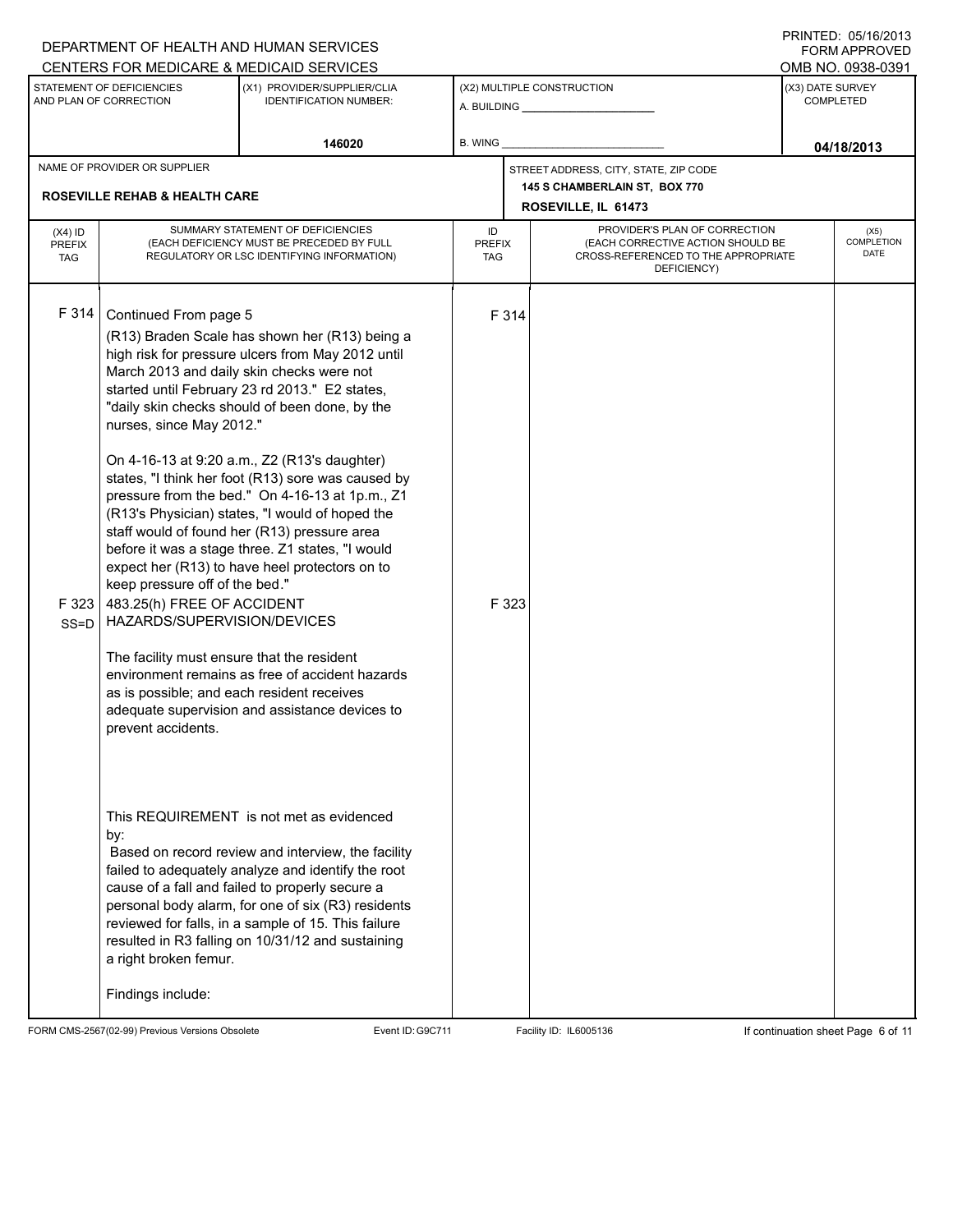|                             |                                                                                                                 | DEPARTMENT OF HEALTH AND HUMAN SERVICES                                                                  |                             |       |                                                                          |                                       | <b>FORM APPROVED</b> |  |
|-----------------------------|-----------------------------------------------------------------------------------------------------------------|----------------------------------------------------------------------------------------------------------|-----------------------------|-------|--------------------------------------------------------------------------|---------------------------------------|----------------------|--|
|                             | STATEMENT OF DEFICIENCIES                                                                                       | CENTERS FOR MEDICARE & MEDICAID SERVICES<br>(X1) PROVIDER/SUPPLIER/CLIA                                  |                             |       | (X2) MULTIPLE CONSTRUCTION                                               | OMB NO. 0938-0391<br>(X3) DATE SURVEY |                      |  |
|                             | AND PLAN OF CORRECTION                                                                                          | <b>IDENTIFICATION NUMBER:</b>                                                                            |                             |       | A. BUILDING __________________                                           |                                       | <b>COMPLETED</b>     |  |
|                             |                                                                                                                 | 146020                                                                                                   | B. WING                     |       |                                                                          |                                       | 04/18/2013           |  |
|                             | NAME OF PROVIDER OR SUPPLIER                                                                                    |                                                                                                          |                             |       | STREET ADDRESS, CITY, STATE, ZIP CODE                                    |                                       |                      |  |
|                             | <b>ROSEVILLE REHAB &amp; HEALTH CARE</b>                                                                        |                                                                                                          |                             |       | 145 S CHAMBERLAIN ST, BOX 770                                            |                                       |                      |  |
|                             |                                                                                                                 |                                                                                                          |                             |       | ROSEVILLE, IL 61473                                                      |                                       |                      |  |
| $(X4)$ ID                   |                                                                                                                 | SUMMARY STATEMENT OF DEFICIENCIES                                                                        | ID                          |       | PROVIDER'S PLAN OF CORRECTION                                            |                                       | (X5)                 |  |
| <b>PREFIX</b><br><b>TAG</b> |                                                                                                                 | (EACH DEFICIENCY MUST BE PRECEDED BY FULL<br>REGULATORY OR LSC IDENTIFYING INFORMATION)                  | <b>PREFIX</b><br><b>TAG</b> |       | (EACH CORRECTIVE ACTION SHOULD BE<br>CROSS-REFERENCED TO THE APPROPRIATE | <b>COMPLETION</b><br><b>DATE</b>      |                      |  |
|                             |                                                                                                                 |                                                                                                          |                             |       | DEFICIENCY)                                                              |                                       |                      |  |
| F 323                       | Continued From page 6<br>A Physician's Order Sheet, dated 4/01/13,<br>documents R3 has the current diagnoses of |                                                                                                          |                             | F 323 |                                                                          |                                       |                      |  |
|                             |                                                                                                                 | Anxiety, Dementia and Unspecified Psychosis. A                                                           |                             |       |                                                                          |                                       |                      |  |
|                             |                                                                                                                 | Plan of Care, dated 11/16/12 identifies R3 as                                                            |                             |       |                                                                          |                                       |                      |  |
|                             |                                                                                                                 | being at risk for falls and requires "monitoring" to                                                     |                             |       |                                                                          |                                       |                      |  |
|                             | "reduce potential self injury. The Fall Log                                                                     | documents R3 has fallen on the following dates:                                                          |                             |       |                                                                          |                                       |                      |  |
|                             |                                                                                                                 | 7/18/12, 8/15/12, 8/20/12, 10/09/12, 10/23/12 and                                                        |                             |       |                                                                          |                                       |                      |  |
|                             | 10/31/12.                                                                                                       |                                                                                                          |                             |       |                                                                          |                                       |                      |  |
|                             |                                                                                                                 |                                                                                                          |                             |       |                                                                          |                                       |                      |  |
|                             |                                                                                                                 | A Fall Investigation, dated 8/20/12, indicates R3<br>attempted to transfer herself independently from    |                             |       |                                                                          |                                       |                      |  |
|                             |                                                                                                                 | the wheelchair. The Fall Investigation indicates                                                         |                             |       |                                                                          |                                       |                      |  |
|                             |                                                                                                                 | R3 removed the personal body alarm, preventing                                                           |                             |       |                                                                          |                                       |                      |  |
|                             |                                                                                                                 | the alarm from sounding and therefore, not                                                               |                             |       |                                                                          |                                       |                      |  |
|                             |                                                                                                                 | alerting staff to the fact that R3 had stood up from<br>the wheelchair. The Quality Care Reporting form, |                             |       |                                                                          |                                       |                      |  |
|                             |                                                                                                                 | dated 8/20/12, documents that the new fall                                                               |                             |       |                                                                          |                                       |                      |  |
|                             |                                                                                                                 | prevention intervention to be implemented, after                                                         |                             |       |                                                                          |                                       |                      |  |
|                             |                                                                                                                 | review of the fall, was to reposition R3's personal                                                      |                             |       |                                                                          |                                       |                      |  |
|                             | out of R3's reach.                                                                                              | body alarm to the bottom of the wheelchair and                                                           |                             |       |                                                                          |                                       |                      |  |
|                             |                                                                                                                 |                                                                                                          |                             |       |                                                                          |                                       |                      |  |
|                             |                                                                                                                 | A Fall Investigation, dated 10/23/12, documents                                                          |                             |       |                                                                          |                                       |                      |  |
|                             |                                                                                                                 | R3 was found on the floor near her bathroom                                                              |                             |       |                                                                          |                                       |                      |  |
|                             |                                                                                                                 | after attempting to toilet herself. The Quality Care<br>Reporting form, dated 10/23/12, documents R3     |                             |       |                                                                          |                                       |                      |  |
|                             |                                                                                                                 | had an increase in urinary incontinence and a                                                            |                             |       |                                                                          |                                       |                      |  |
|                             |                                                                                                                 | urinalysis was ordered to determine if the cause                                                         |                             |       |                                                                          |                                       |                      |  |
|                             |                                                                                                                 | of the fall was a Urinary Tract Infection. The                                                           |                             |       |                                                                          |                                       |                      |  |
|                             |                                                                                                                 | 10/26/12 urinalysis result was "mixed growth of 3                                                        |                             |       |                                                                          |                                       |                      |  |
|                             |                                                                                                                 | or more organisms" and "probable collection<br>contamination", with no identifying treatable             |                             |       |                                                                          |                                       |                      |  |
|                             |                                                                                                                 | infection. The Fall Investigation did not identify                                                       |                             |       |                                                                          |                                       |                      |  |
|                             |                                                                                                                 | any new fall prevention interventions, related to                                                        |                             |       |                                                                          |                                       |                      |  |
|                             | the 10/23/12 fall.                                                                                              |                                                                                                          |                             |       |                                                                          |                                       |                      |  |
|                             |                                                                                                                 |                                                                                                          |                             |       |                                                                          |                                       |                      |  |
|                             |                                                                                                                 |                                                                                                          |                             |       |                                                                          |                                       |                      |  |

FORM CMS-2567(02-99) Previous Versions Obsolete Event ID:G9C711 Facility ID: IL6005136 If continuation sheet Page 7 of 11

DEPARTMENT OF HEALTH AND HUMAN SERVICES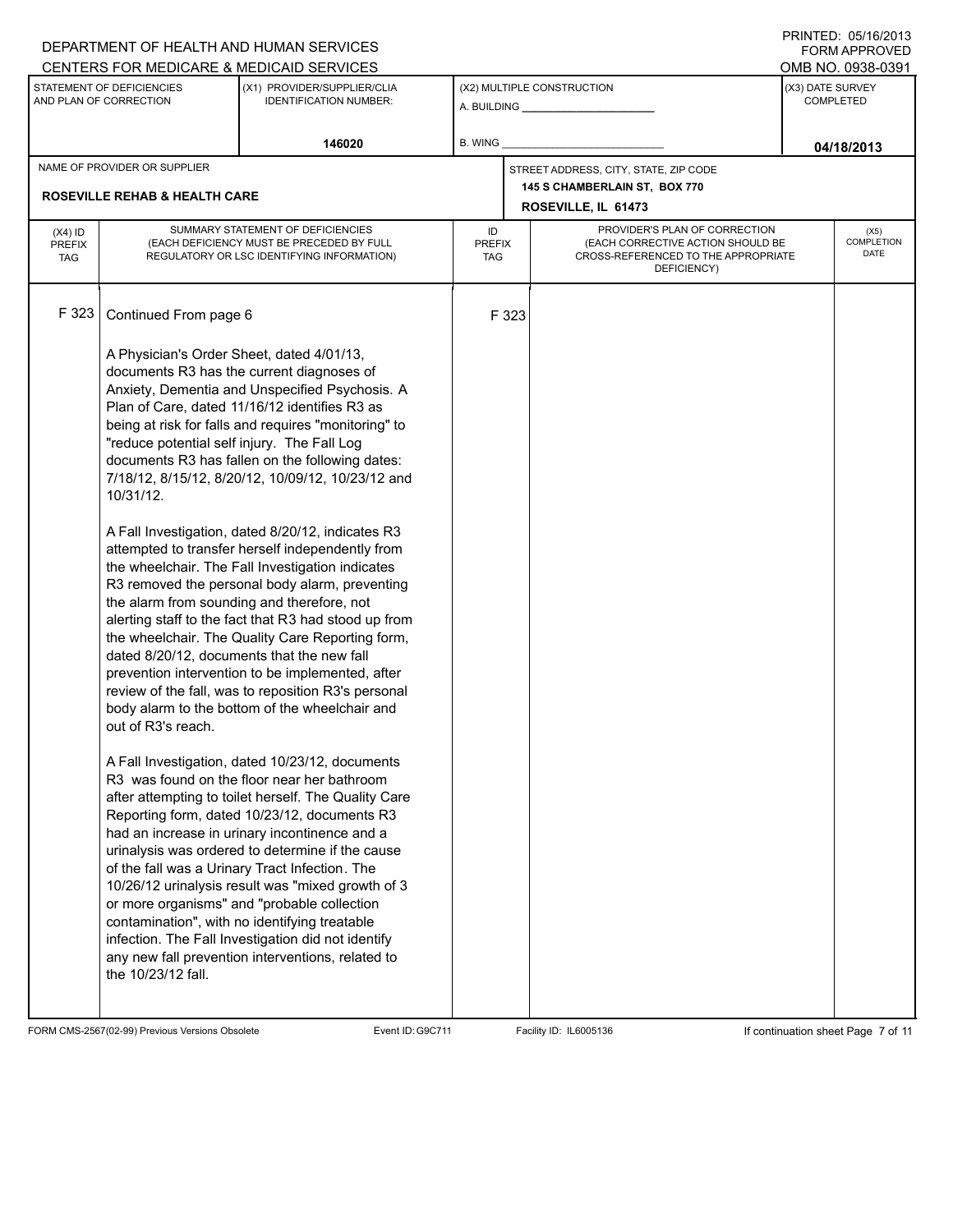|                                          |                                                                                                                                                                                                                                                                                                                                                                                         | DEPARTMENT OF HEALTH AND HUMAN SERVICES<br>CENTERS FOR MEDICARE & MEDICAID SERVICES                                                                                                                                                                                                                                                                                                                                                                                                                                                                                                                                                                                                                                                                                                                                                                                                                                                                                                                                                                                                                                                                                                                                                                                                                                                                                                                         |                                   |       |                                                                                                                          |                               | 1111 L D. VY 1974 U<br><b>FORM APPROVED</b><br>OMB NO. 0938-0391 |
|------------------------------------------|-----------------------------------------------------------------------------------------------------------------------------------------------------------------------------------------------------------------------------------------------------------------------------------------------------------------------------------------------------------------------------------------|-------------------------------------------------------------------------------------------------------------------------------------------------------------------------------------------------------------------------------------------------------------------------------------------------------------------------------------------------------------------------------------------------------------------------------------------------------------------------------------------------------------------------------------------------------------------------------------------------------------------------------------------------------------------------------------------------------------------------------------------------------------------------------------------------------------------------------------------------------------------------------------------------------------------------------------------------------------------------------------------------------------------------------------------------------------------------------------------------------------------------------------------------------------------------------------------------------------------------------------------------------------------------------------------------------------------------------------------------------------------------------------------------------------|-----------------------------------|-------|--------------------------------------------------------------------------------------------------------------------------|-------------------------------|------------------------------------------------------------------|
|                                          | STATEMENT OF DEFICIENCIES<br>AND PLAN OF CORRECTION                                                                                                                                                                                                                                                                                                                                     | (X1) PROVIDER/SUPPLIER/CLIA<br><b>IDENTIFICATION NUMBER:</b>                                                                                                                                                                                                                                                                                                                                                                                                                                                                                                                                                                                                                                                                                                                                                                                                                                                                                                                                                                                                                                                                                                                                                                                                                                                                                                                                                |                                   |       | (X2) MULTIPLE CONSTRUCTION                                                                                               | (X3) DATE SURVEY<br>COMPLETED |                                                                  |
|                                          |                                                                                                                                                                                                                                                                                                                                                                                         | 146020                                                                                                                                                                                                                                                                                                                                                                                                                                                                                                                                                                                                                                                                                                                                                                                                                                                                                                                                                                                                                                                                                                                                                                                                                                                                                                                                                                                                      | B. WING                           |       |                                                                                                                          |                               | 04/18/2013                                                       |
|                                          | NAME OF PROVIDER OR SUPPLIER                                                                                                                                                                                                                                                                                                                                                            |                                                                                                                                                                                                                                                                                                                                                                                                                                                                                                                                                                                                                                                                                                                                                                                                                                                                                                                                                                                                                                                                                                                                                                                                                                                                                                                                                                                                             |                                   |       | STREET ADDRESS, CITY, STATE, ZIP CODE<br>145 S CHAMBERLAIN ST, BOX 770                                                   |                               |                                                                  |
|                                          | <b>ROSEVILLE REHAB &amp; HEALTH CARE</b>                                                                                                                                                                                                                                                                                                                                                |                                                                                                                                                                                                                                                                                                                                                                                                                                                                                                                                                                                                                                                                                                                                                                                                                                                                                                                                                                                                                                                                                                                                                                                                                                                                                                                                                                                                             |                                   |       | ROSEVILLE, IL 61473                                                                                                      |                               |                                                                  |
| $(X4)$ ID<br><b>PREFIX</b><br><b>TAG</b> |                                                                                                                                                                                                                                                                                                                                                                                         | SUMMARY STATEMENT OF DEFICIENCIES<br>(EACH DEFICIENCY MUST BE PRECEDED BY FULL<br>REGULATORY OR LSC IDENTIFYING INFORMATION)                                                                                                                                                                                                                                                                                                                                                                                                                                                                                                                                                                                                                                                                                                                                                                                                                                                                                                                                                                                                                                                                                                                                                                                                                                                                                | ID<br><b>PREFIX</b><br><b>TAG</b> |       | PROVIDER'S PLAN OF CORRECTION<br>(EACH CORRECTIVE ACTION SHOULD BE<br>CROSS-REFERENCED TO THE APPROPRIATE<br>DEFICIENCY) |                               | (X5)<br>COMPLETION<br>DATE                                       |
| F 323                                    | Continued From page 7<br>back of head(left) hip area (lower leg)<br>appeared shortened and (left) foot rotated<br>E22 (Registered Nurse) and E23 (Certified<br>10/31/12. An Incident Report Form, dated<br>(fracture)."<br>her personal body alarm prior to falling on<br>determining R3 did not have a urinary tract<br>infection, for an appropriate fall prevention<br>intervention. | Nursing Notes, dated 10/31/12, document R3<br>was found on the "floor on back, against wooden<br>closet and drawers. Total body assessment<br>completed (with) complaint of pain to left hip and<br>outwardSent to hospital for (evaluation) and<br>(treatment)." The 10/31/12 Nursing Note further<br>documents R3 was admitted to the hospital with a<br>left femur fracture. A Fall Investigation, dated<br>10/31/12, documents R3 again attempted to<br>transfer independently to the bathroom. The Fall<br>Investigation failed to contain statements from<br>Nursing Assistant), who found R3 after falling on<br>11/01/12, documents R3 "removed self-release<br>seat belt (and) personal alarm. Attempted to<br>stand (independently)(diagnosis) (left) femur<br>On 4/17/13 at 10:00 a.m., E3 (Licensed Practical<br>Nurse/Fall Investigator) stated she "did not speak<br>to the Nurse or Certified Nursing Assistant who<br>found (R3)" when she fell on 10/31/12. E3 stated<br>she normally would obtain statements from the<br>staff to enable her to accurately investigate the<br>fall. E3 stated she determined R3 did removed<br>10/31/12. E3 stated "had the alarm been placed<br>at the crossbars (low and behind the resident on<br>the wheelchair), (R3) would not have been able to<br>reach it and it would have sounded." E3 stated<br>she did not reviewed the 10/23/12 fall, after |                                   | F 323 |                                                                                                                          |                               |                                                                  |

FORM CMS-2567(02-99) Previous Versions Obsolete Event ID:G9C711 Facility ID: IL6005136 If continuation sheet Page 8 of 11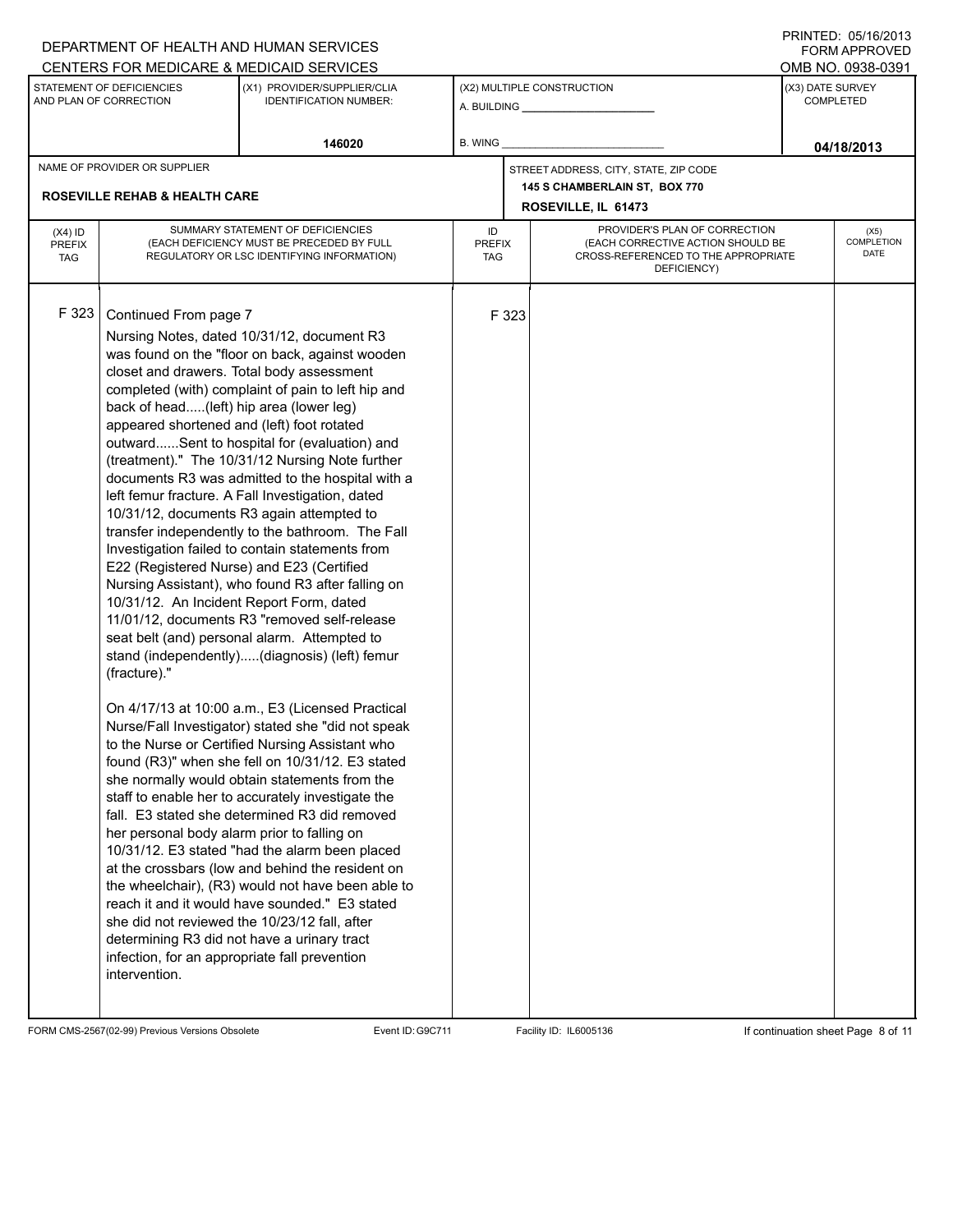|                                          |                                                                                                                                                                                                                                                                                                                                                                                                                                        | DEPARTMENT OF HEALTH AND HUMAN SERVICES<br>CENTERS FOR MEDICARE & MEDICAID SERVICES                                                                                                                                                                                                                                                                                                                                                                                                                                                                                                                                                                                                                                                                                                                                                                                                                                                                                                                                                                                                                                                                                                                                                                                                                                                                   |                                       |                                                                                                                                                         |                                                      |                                      | <b>FORM APPROVED</b><br>OMB NO. 0938-0391 |  |  |
|------------------------------------------|----------------------------------------------------------------------------------------------------------------------------------------------------------------------------------------------------------------------------------------------------------------------------------------------------------------------------------------------------------------------------------------------------------------------------------------|-------------------------------------------------------------------------------------------------------------------------------------------------------------------------------------------------------------------------------------------------------------------------------------------------------------------------------------------------------------------------------------------------------------------------------------------------------------------------------------------------------------------------------------------------------------------------------------------------------------------------------------------------------------------------------------------------------------------------------------------------------------------------------------------------------------------------------------------------------------------------------------------------------------------------------------------------------------------------------------------------------------------------------------------------------------------------------------------------------------------------------------------------------------------------------------------------------------------------------------------------------------------------------------------------------------------------------------------------------|---------------------------------------|---------------------------------------------------------------------------------------------------------------------------------------------------------|------------------------------------------------------|--------------------------------------|-------------------------------------------|--|--|
|                                          | STATEMENT OF DEFICIENCIES<br>AND PLAN OF CORRECTION                                                                                                                                                                                                                                                                                                                                                                                    | (X1) PROVIDER/SUPPLIER/CLIA<br><b>IDENTIFICATION NUMBER:</b>                                                                                                                                                                                                                                                                                                                                                                                                                                                                                                                                                                                                                                                                                                                                                                                                                                                                                                                                                                                                                                                                                                                                                                                                                                                                                          | (X2) MULTIPLE CONSTRUCTION            |                                                                                                                                                         |                                                      | (X3) DATE SURVEY<br><b>COMPLETED</b> |                                           |  |  |
|                                          |                                                                                                                                                                                                                                                                                                                                                                                                                                        | 146020                                                                                                                                                                                                                                                                                                                                                                                                                                                                                                                                                                                                                                                                                                                                                                                                                                                                                                                                                                                                                                                                                                                                                                                                                                                                                                                                                | B. WING                               |                                                                                                                                                         |                                                      |                                      | 04/18/2013                                |  |  |
|                                          | NAME OF PROVIDER OR SUPPLIER                                                                                                                                                                                                                                                                                                                                                                                                           |                                                                                                                                                                                                                                                                                                                                                                                                                                                                                                                                                                                                                                                                                                                                                                                                                                                                                                                                                                                                                                                                                                                                                                                                                                                                                                                                                       | STREET ADDRESS, CITY, STATE, ZIP CODE |                                                                                                                                                         |                                                      |                                      |                                           |  |  |
|                                          | <b>ROSEVILLE REHAB &amp; HEALTH CARE</b>                                                                                                                                                                                                                                                                                                                                                                                               |                                                                                                                                                                                                                                                                                                                                                                                                                                                                                                                                                                                                                                                                                                                                                                                                                                                                                                                                                                                                                                                                                                                                                                                                                                                                                                                                                       |                                       |                                                                                                                                                         | 145 S CHAMBERLAIN ST, BOX 770<br>ROSEVILLE, IL 61473 |                                      |                                           |  |  |
| $(X4)$ ID<br><b>PREFIX</b><br><b>TAG</b> |                                                                                                                                                                                                                                                                                                                                                                                                                                        | SUMMARY STATEMENT OF DEFICIENCIES<br>(EACH DEFICIENCY MUST BE PRECEDED BY FULL<br>REGULATORY OR LSC IDENTIFYING INFORMATION)                                                                                                                                                                                                                                                                                                                                                                                                                                                                                                                                                                                                                                                                                                                                                                                                                                                                                                                                                                                                                                                                                                                                                                                                                          | ID                                    | PROVIDER'S PLAN OF CORRECTION<br>(EACH CORRECTIVE ACTION SHOULD BE<br><b>PREFIX</b><br>CROSS-REFERENCED TO THE APPROPRIATE<br><b>TAG</b><br>DEFICIENCY) |                                                      |                                      | (X5)<br>COMPLETION<br>DATE                |  |  |
| F 323<br>F496<br>$SS = F$                | Continued From page 8<br>appropriate forms."<br>Prevention", documents that the facility will<br>honor each resident's wishes/desires for<br>maximum independence and mobility."<br>483.75(e)(5)-(7) NURSE AIDE REGISTRY<br><b>VERIFICATION, RETRAINING</b><br>employee in a training and competency<br>successfully completed a training and<br>has not yet been included in the registry.<br>individual actually becomes registered. | The facility Policy and Procedure, titled "Serious<br>Injury Follow-up" identifies a "fall with injury or<br>hospitalization" as a serious incident or unusual<br>occurrence. The "Serious Injury Follow-up",<br>further documents that if a "fall with injury or<br>hospitalization" would occur, staff are to "begin<br>obtaining written statements from the employees<br>on duty. These statements should be written on<br>The facility Policy and Procedure, titled "Fall<br>"provide for resident safety and to minimize<br>injuries related to falls; decrease falls and still<br>Before allowing an individual to serve as a nurse<br>aide, a facility must receive registry verification<br>that the individual has met competency evaluation<br>requirements unless the individual is a full-time<br>evaluation program approved by the State; or the<br>individual can prove that he or she has recently<br>competency evaluation program or competency<br>evaluation program approved by the State and<br>Facilities must follow up to ensure that such an<br>Before allowing an individual to serve as a nurse<br>aide, a facility must seek information from every<br>State registry established under sections 1819(e)<br>$(2)(A)$ or 1919 $(e)(2)(A)$ of the Act the facility<br>believes will include information on the individual. |                                       | F 323<br>F496                                                                                                                                           |                                                      |                                      |                                           |  |  |

FORM CMS-2567(02-99) Previous Versions Obsolete Event ID:G9C711 Facility ID: IL6005136 If continuation sheet Page 9 of 11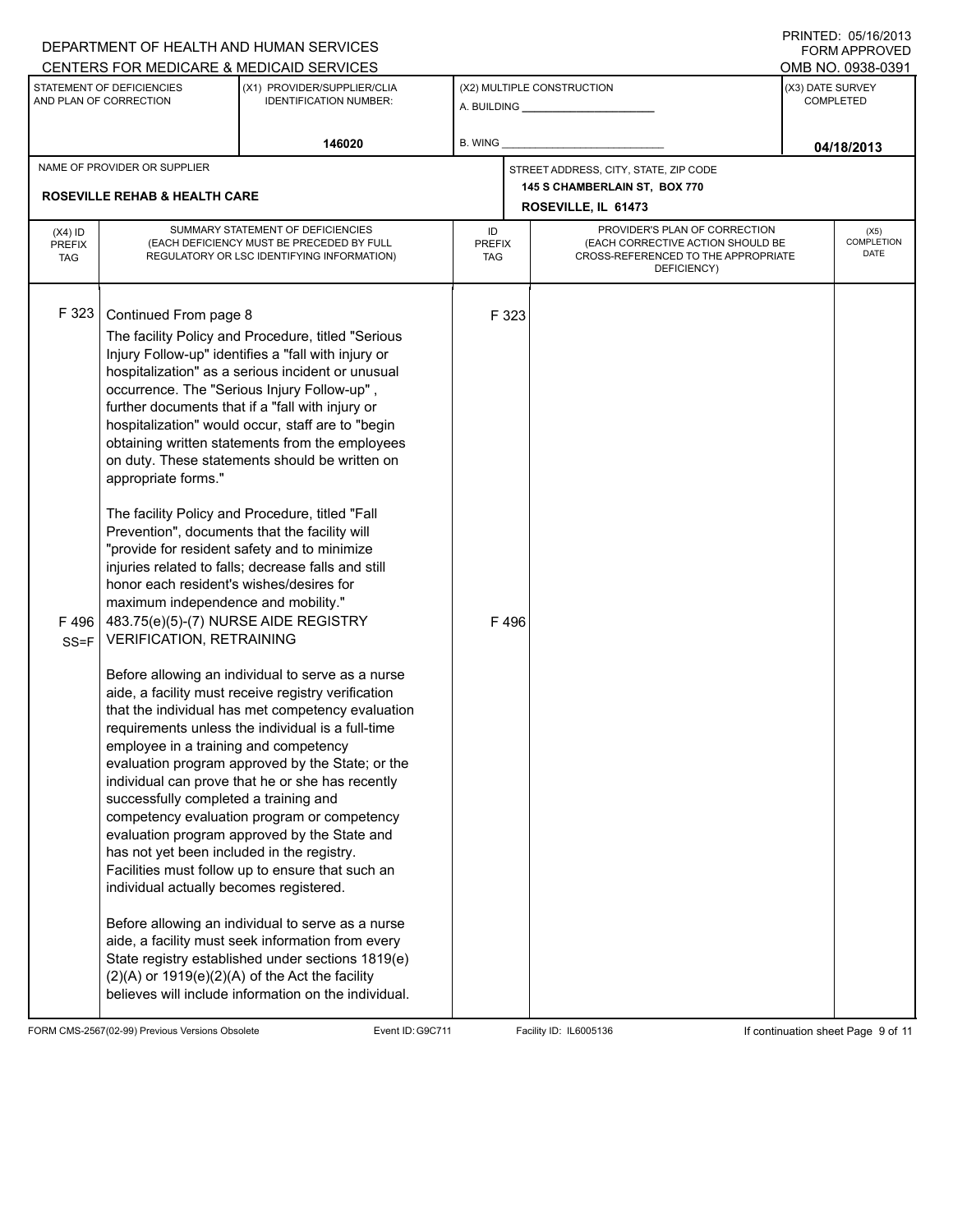|                                          |                                                                                                                                                                                                                                                                                                                                                                                 | DEPARTMENT OF HEALTH AND HUMAN SERVICES                                                                                                                                                                                                                                                                                                                                                                                                                                                                                                                                                                                                                                                                                                                                                                                                                                                                                                                                                                                                                                                  |         |                                                                                                                                                  |                                                      |                  | ⊍ ו ש∠ שטו ו שטו ו אוויו<br><b>FORM APPROVED</b> |
|------------------------------------------|---------------------------------------------------------------------------------------------------------------------------------------------------------------------------------------------------------------------------------------------------------------------------------------------------------------------------------------------------------------------------------|------------------------------------------------------------------------------------------------------------------------------------------------------------------------------------------------------------------------------------------------------------------------------------------------------------------------------------------------------------------------------------------------------------------------------------------------------------------------------------------------------------------------------------------------------------------------------------------------------------------------------------------------------------------------------------------------------------------------------------------------------------------------------------------------------------------------------------------------------------------------------------------------------------------------------------------------------------------------------------------------------------------------------------------------------------------------------------------|---------|--------------------------------------------------------------------------------------------------------------------------------------------------|------------------------------------------------------|------------------|--------------------------------------------------|
|                                          |                                                                                                                                                                                                                                                                                                                                                                                 | CENTERS FOR MEDICARE & MEDICAID SERVICES                                                                                                                                                                                                                                                                                                                                                                                                                                                                                                                                                                                                                                                                                                                                                                                                                                                                                                                                                                                                                                                 |         |                                                                                                                                                  |                                                      |                  | OMB NO. 0938-0391                                |
|                                          | STATEMENT OF DEFICIENCIES<br>AND PLAN OF CORRECTION                                                                                                                                                                                                                                                                                                                             | (X1) PROVIDER/SUPPLIER/CLIA<br><b>IDENTIFICATION NUMBER:</b>                                                                                                                                                                                                                                                                                                                                                                                                                                                                                                                                                                                                                                                                                                                                                                                                                                                                                                                                                                                                                             |         |                                                                                                                                                  | (X2) MULTIPLE CONSTRUCTION                           | (X3) DATE SURVEY | <b>COMPLETED</b>                                 |
|                                          |                                                                                                                                                                                                                                                                                                                                                                                 | 146020                                                                                                                                                                                                                                                                                                                                                                                                                                                                                                                                                                                                                                                                                                                                                                                                                                                                                                                                                                                                                                                                                   | B. WING |                                                                                                                                                  |                                                      |                  | 04/18/2013                                       |
|                                          | NAME OF PROVIDER OR SUPPLIER                                                                                                                                                                                                                                                                                                                                                    |                                                                                                                                                                                                                                                                                                                                                                                                                                                                                                                                                                                                                                                                                                                                                                                                                                                                                                                                                                                                                                                                                          |         |                                                                                                                                                  | STREET ADDRESS, CITY, STATE, ZIP CODE                |                  |                                                  |
|                                          | <b>ROSEVILLE REHAB &amp; HEALTH CARE</b>                                                                                                                                                                                                                                                                                                                                        |                                                                                                                                                                                                                                                                                                                                                                                                                                                                                                                                                                                                                                                                                                                                                                                                                                                                                                                                                                                                                                                                                          |         |                                                                                                                                                  | 145 S CHAMBERLAIN ST, BOX 770<br>ROSEVILLE, IL 61473 |                  |                                                  |
| $(X4)$ ID<br><b>PREFIX</b><br><b>TAG</b> |                                                                                                                                                                                                                                                                                                                                                                                 | SUMMARY STATEMENT OF DEFICIENCIES<br>(EACH DEFICIENCY MUST BE PRECEDED BY FULL<br>REGULATORY OR LSC IDENTIFYING INFORMATION)                                                                                                                                                                                                                                                                                                                                                                                                                                                                                                                                                                                                                                                                                                                                                                                                                                                                                                                                                             | ID      | PROVIDER'S PLAN OF CORRECTION<br>(EACH CORRECTIVE ACTION SHOULD BE<br><b>PREFIX</b><br>CROSS-REFERENCED TO THE APPROPRIATE<br>TAG<br>DEFICIENCY) |                                                      |                  | (X5)<br>COMPLETION<br>DATE                       |
| F496                                     | Continued From page 9                                                                                                                                                                                                                                                                                                                                                           |                                                                                                                                                                                                                                                                                                                                                                                                                                                                                                                                                                                                                                                                                                                                                                                                                                                                                                                                                                                                                                                                                          |         | F496                                                                                                                                             |                                                      |                  |                                                  |
|                                          | there has been a continuous period of 24<br>services for monetary compensation, the<br>competency evaluation program or a new<br>competency evaluation program.<br>by:<br>information for five of the last ten Certified<br>residents residing at the facility.<br>Findings include:<br>E15's (CNA-Certified Nursing Assistant)<br>at the facility. E17's (CNA) Application for | If, since an individual's most recent completion of<br>a training and competency evaluation program,<br>consecutive months during none of which the<br>individual provided nursing or nursing-related<br>individual must complete a new training and<br>This REQUIREMENT is not met as evidenced<br>Based on record review and interview, the facility<br>failed to verify out of state healthcare registry<br>Nursing Assistants hired with out of state work<br>experience. This has the potential to affect all 55<br>Application for Employment dated 1/07/13 shows<br>E15 has worked as a CNA in a neighboring state.<br>E16's (CNA) Application for Employment dated<br>2/04/13 indicates E16 (CNA) has resided in<br>another state prior to applying for a CNA position<br>Employment dated 3/29/13 states E17 worked in<br>another state after being certified as a CNA in<br>1999. E18's (CNA) Application for Employment<br>dated 9/10/12 states E17 has worked as a care<br>giver in another state. E19's (CNA) Application<br>for Employment dated 10/01/12 includes a typed |         |                                                                                                                                                  |                                                      |                  |                                                  |
|                                          |                                                                                                                                                                                                                                                                                                                                                                                 | written resume indicating E19 has worked as a<br>care giver in another state. Personnel records for                                                                                                                                                                                                                                                                                                                                                                                                                                                                                                                                                                                                                                                                                                                                                                                                                                                                                                                                                                                      |         |                                                                                                                                                  |                                                      |                  |                                                  |

FORM CMS-2567(02-99) Previous Versions Obsolete Event ID:G9C711 Facility ID: IL6005136 If continuation sheet Page 10 of 11